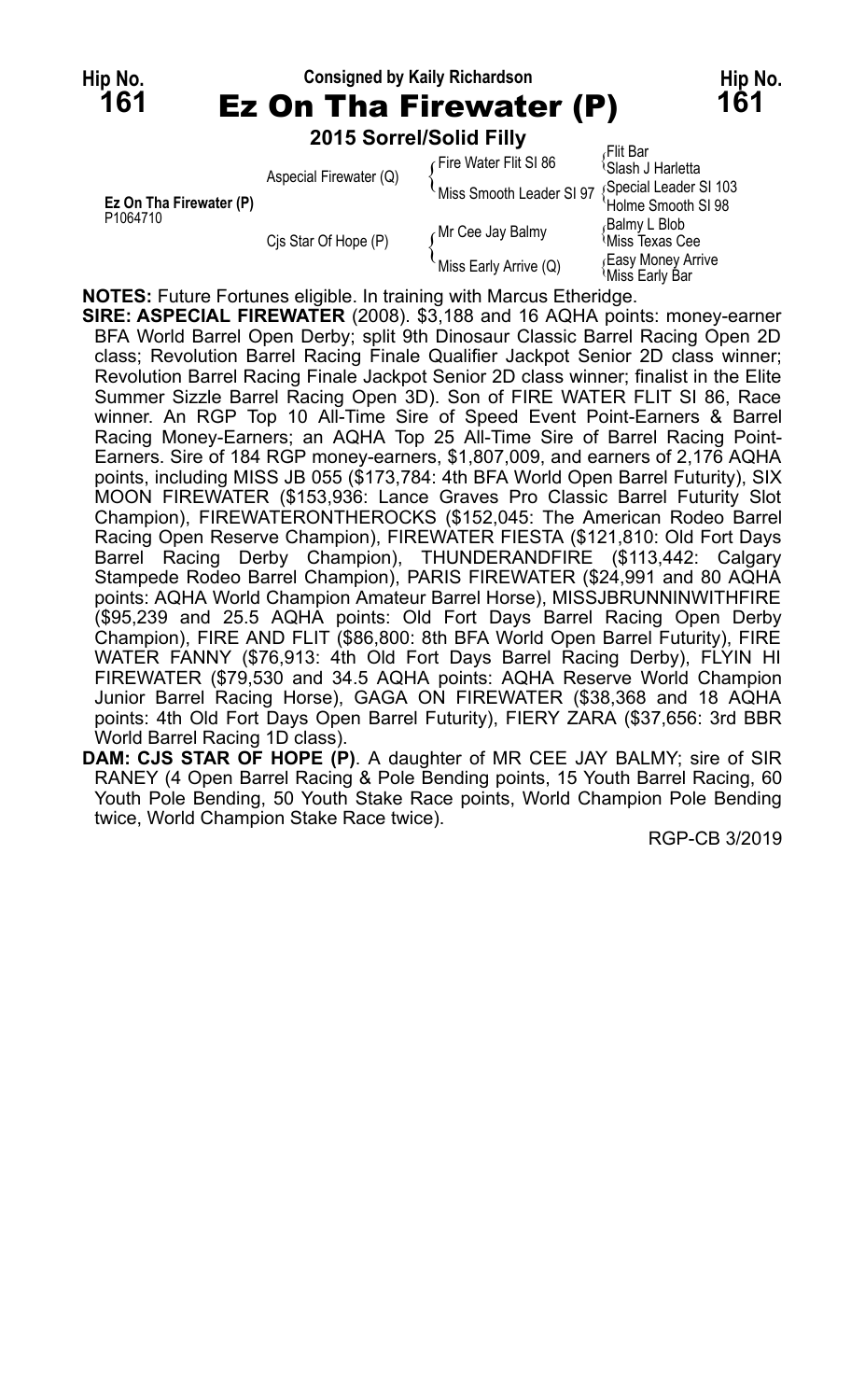**Hip No. Consigned by Dale & Tina Kolb Hip No.**

### **162** Pyrotech **162**

**March 23, 2017 Sorrel Filly**

|                     | Technicolours SI 94 | Frenchmans Guy           | Sun Frost<br><sup>{</sup> Frenchman's Lady      |
|---------------------|---------------------|--------------------------|-------------------------------------------------|
| Pyrotech<br>5864298 |                     | Chic Easy Colours SI 105 | Hot Colours SI 102<br>'Easy Hempen Chic SI 107  |
|                     | Phun Size SI 90     | ∠Chicks Doit SI 82       | Chicks Beduino SI 104<br>ੈSee Me Do It SI 104   |
|                     |                     | Kellys Approved SI 97    | Second Down Kelly SI 101<br>With Approval SI 85 |

**NOTES:** This filly is out of a AAA half sister to Barrel Futurity champion, CASH MONEY COLOURS. She is paid in full to Future Fortunes. Eligible for Select Stallion Stakes and CSSI.

**SIRE: TECHNICOLOURS SI 94** (2007). Race placed, \$4,406. Sire of \$1,934, including SUPER TECH (\$5,054 and 19 AQHA points: AQHA High Point Junior Barrel Racing Champion), CASH MONEY COLOURS (\$21,616: Xtreme Barrel Racing Fort Mohave Arizona February Open Futurity 1D Champion), GKS FRENCH FRIES (\$14,717: 5th Canadian Barrel Futurities Barrel Racing Super Stakes Futurity Open), TIC TECH (\$3,916: finalist in the BFA World Barrel Racing Future Fortune Juvenile Sire Slot Open), SPECIAL LITTLE GUY (1 third, to 3), TECHNICLASS (Unplaced at 2), FRENCH SHASTA (Barrel Racing of Gold Gunslinger Open 4D Champion), GYMME THREE STEPS (9th Kinder Cup Barrel Racing Champ Open 4D class), TECHNICOLOUR DIAMOND (8th BBR World Barrel Racing Jackpot Adult 3D class), IM A FRENCH OKIE (finalist in the BBR World Barrel Racing AQHA Incentive Open 5D), CB HOTTEST GUY YET (OKC Summer Barrel Racing Shoot-Out Jackpot Round 1 Youth 4D Champion), HECK NO COLOURS (5th Lucky Dog Barrel Racing Starkville Mississippi March Jackpot Youth 4D class). Son of FRENCHMANS GUY, the RGP #2 All-Time Leading Sire of Speed Event Point-Earners & Barrel Racing Money-Earners. Sire of 861 RGP money-earners, \$9,087,384, and earners of 2,138 AQHA points and \$5,326, including GUYS FRENCH JET (\$270,377: WPRA NFR Barrel Racing Average Reserve Champion).

**DAM: PHUN SIZE SI 90** (2009). Race winner, \$26,584; finalist Miss Olene H, [R]. A daughter of CHICKS DOIT SI 82, Race winner; finalist Central Champ Challenge [G2]; sire of 1 stakes winners, \$503,720, including CHICS DELIGHT SI 112 (6 race wins, \$212,418, won Easy Date Handicap At Remington Park [R]), DE ELEGANT DOIT SI 98 (6 race wins, \$45,311), MAGIC MOONLIT CHICK SI 91 (2 race wins, \$31,916), OUTDOIT SI 94 (4 race wins, \$25,620), HEZA CASH CHICK SI 95 (2 race wins, \$25,409), DOIT FOR THE CHICS SI 106 (3 race wins, \$14,843), DO A LITTLE MAGIC SI 94 (2 race wins, \$14,487), DO IT FIRST SI 97 (\$13,256, race winner), CHICKS WEEKEND SI 92 (\$12,849, race winner), PHUN SIZE SI 90 (\$26,584; finalist in the Miss Olene H, [R]), CHICS DELIGHT SI 112 (6 race wins, \$212,418, won Easy Date Handicap At Remington Park [R]), BOUND TO MOON EM (BBR World Barrel Racing Jackpot Open 4D class winner). Son of CHICKS BEDUINO SI 104, AQHA Hall of Fame; 7 race wins, \$412,099, won Governor's Cup Futurity [RG3], Bay Meadows Futurity [G1], 2nd Dash For Cash Futurity [G1]; sire of 141 stakes winners, \$35,496,925, including WHOSLEAVINGWHO SI 105 (World Champion Race Horse, AQHA World Race Co-Champion; 23 race wins, \$1,334,842, won Champion of Champions [G1], World Champion Race Horse), SEPARATIST SI 101 (Champion Racing 2-Year-Old Colt, 16 race wins, \$889,044.50, won Golden State Derby [G1]), COUNTRY CHICKS MAN SI 110 (Champion Racing Aged Stallion, 13 race wins, \$736,777, won Refrigerator H, [G1]), CORONA CHICK SI 113 (Champion Racing 2-Year-Old, AQHA Race Broodmare of the Year, 15 race wins, \$591,326).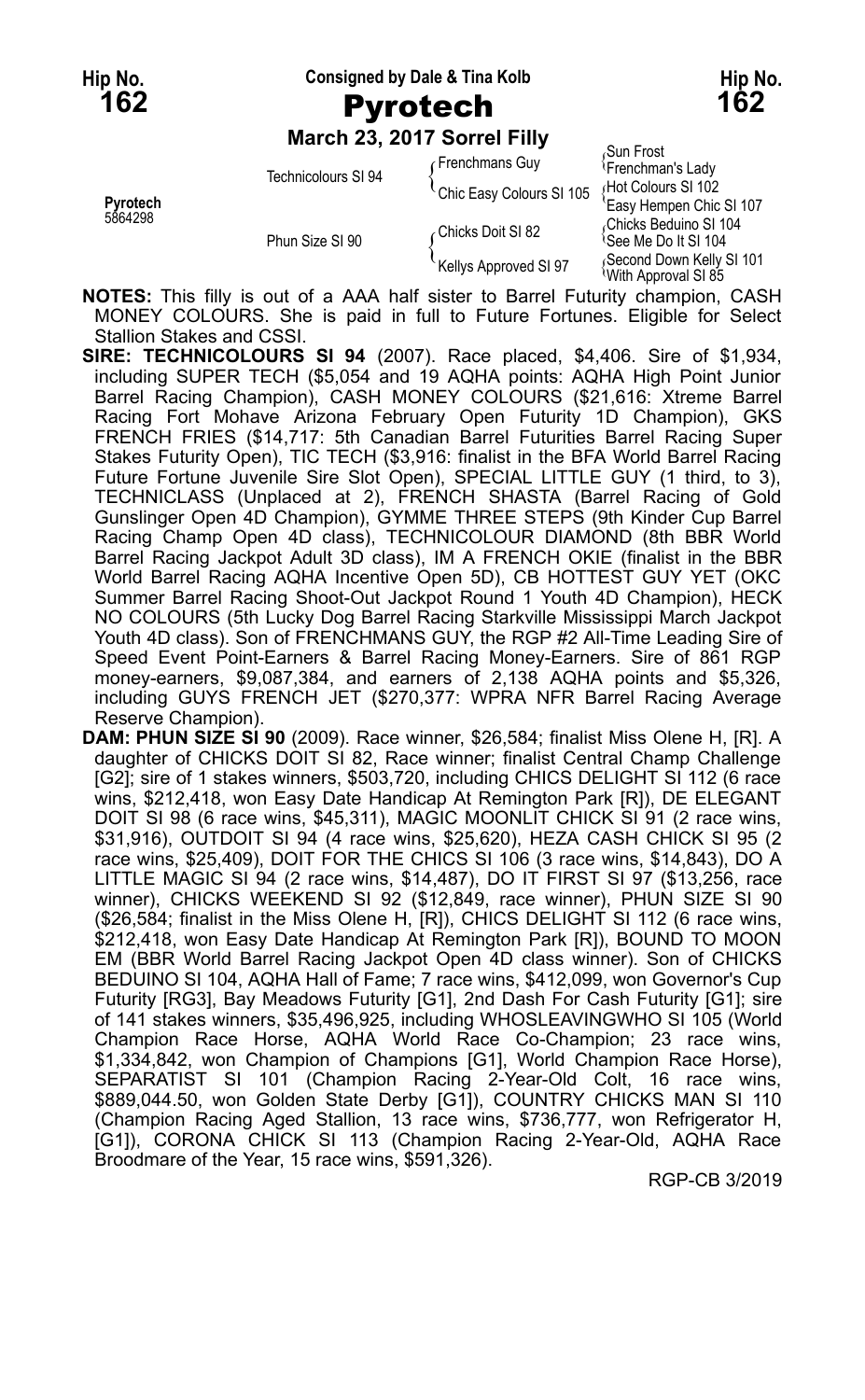**163** Fols Black Brownie **163**

### **Hip No. Consigned by Kristin Hammeke Hip No.**

**2005 Brown Gelding**

|                           |                    | <b>ZUUJ DIUWII GEIUIIIU</b> |                                         |
|---------------------------|--------------------|-----------------------------|-----------------------------------------|
|                           | Fols Rocket SI 100 | (Fol's Native (TB)          | Heisanative<br><sup>l</sup> Long Chance |
| <b>Fols Black Brownie</b> |                    | Snazzy Rocket SI 100        | Snazzy Man SI 100<br>'Rockv Mistie      |
| X0673164                  | Lees Pleasure      | Intense Pleasure (TB)       | What A Pleasure<br><b>Intensely</b>     |
|                           |                    | Me Thirsty Jan              | Triple Fowl SI 80<br>Vanippa Jane       |

**NOTES:** This gelding is a solid and consistent 2D barrel horse. He is being sold because of the owners life changes. "Leroy" runs 1/2 second off in tough competition. In training with Michelle Noterman.

- **SIRE: FOLS ROCKET SI 100** (1983). 5 race wins, \$25,448, won Colorado Stallion Breeders Derby [R]; finalist Cibola Handicap, Maxie Anderson Mem. H.. Sire of \$77,645, including FOLS FASTEST ROCKET SI 102 (3 race wins, \$11,494, 3rd Cherry Creek Derby [R]), TIMOTHY ROCKET SI 94 (2 race wins, \$10,101; finalist in the Colorado Stallion Breeders' Derby [R]), FOLS ALERT SI 98 (4 race wins, \$9,503, 2nd Colorado Stallion Breeders Sale Futurity [R]), MIGHTY HOLLYWOOD JOE SI 86 (2 race wins, \$5,313), FOLS MOON ROCKET SI 89 (\$4,795, race winner), SNAZZY ALERT SI 101 (2 race wins, \$4,771), FOLS COMMAND SI 86 (2 race wins, \$4,405), FOLS RED ROCKET SI 89 (\$4,172, race winner), FEATURE MY ROCKET (AQHA point-earner), JINGLE ROCKET (AQHA point-earner), MARGARETS MOONFLIGHT SI 92 (race winner), TIMMYS BUDDY SI 83 (race winner), PASS LIKA ROCKET SI 90 (2 race wins), PRINCESS FOLS ROCKET SI 90 (finalist in the Rocky Mountain QHA Maturity), IM MAGGIES ROCKET SI 90 (race winner), FOLS MONEY ROCKET SI 93 (race placed), FOLS DISCO LADY (race winner), KIMS FOLS ROCKET SI 90 (Unplaced to 3), FOLS COUNTY WOMAN (finalist in the Roadrunner Futurity), TEX CON SI 81 (race winner), and is a son of FOL'S NATIVE 76; sire of 18 AQHA point-earners, 26 stakes winners, \$4,120,438). Son of HEISANATIVE 69; sire of 13 AQHA point-earners, 15 stakes winners, \$1,927,835, including EXPLOSIVE NATIVE SI 98 (12 race wins, \$153,601 AQHA point-earner, 3rd Woodside H, CLASSY NATIVE SI 101 (8 race wins, \$257,414, won Dash For Cash Maturity).
- **DAM: LEES PLEASURE** (1983). Dam of PADDYS MAY DAY (split 4th Triangle Cross Classic Barrel Racing Open 4D class). A daughter of INTENSE PLEASURE 74; sire of the earners of \$28,376, including BEE SEVENTEEN SI 94 (7 race wins, \$25,050.46 and 8 AQHA points), BEST INTENTIONS SI 86 (race placed), FORCEFUL PLEASURE (race placed), WHAT A PARR SI 86 (race winner), WILD PASSUM (2 thirds, to 4), INTOXANNA (3 thirds, to 3), DIXIE DOLLETTE (2 thirds, to 4), PATTY LOU JET SI 90 (Unplaced to 3), INTENSE STRAW DECK SI 80 (Unplaced to 3), INTENSE MISS (Unplaced at 2). Grandson of BOLD RULER 54. RGP-CB 3/2019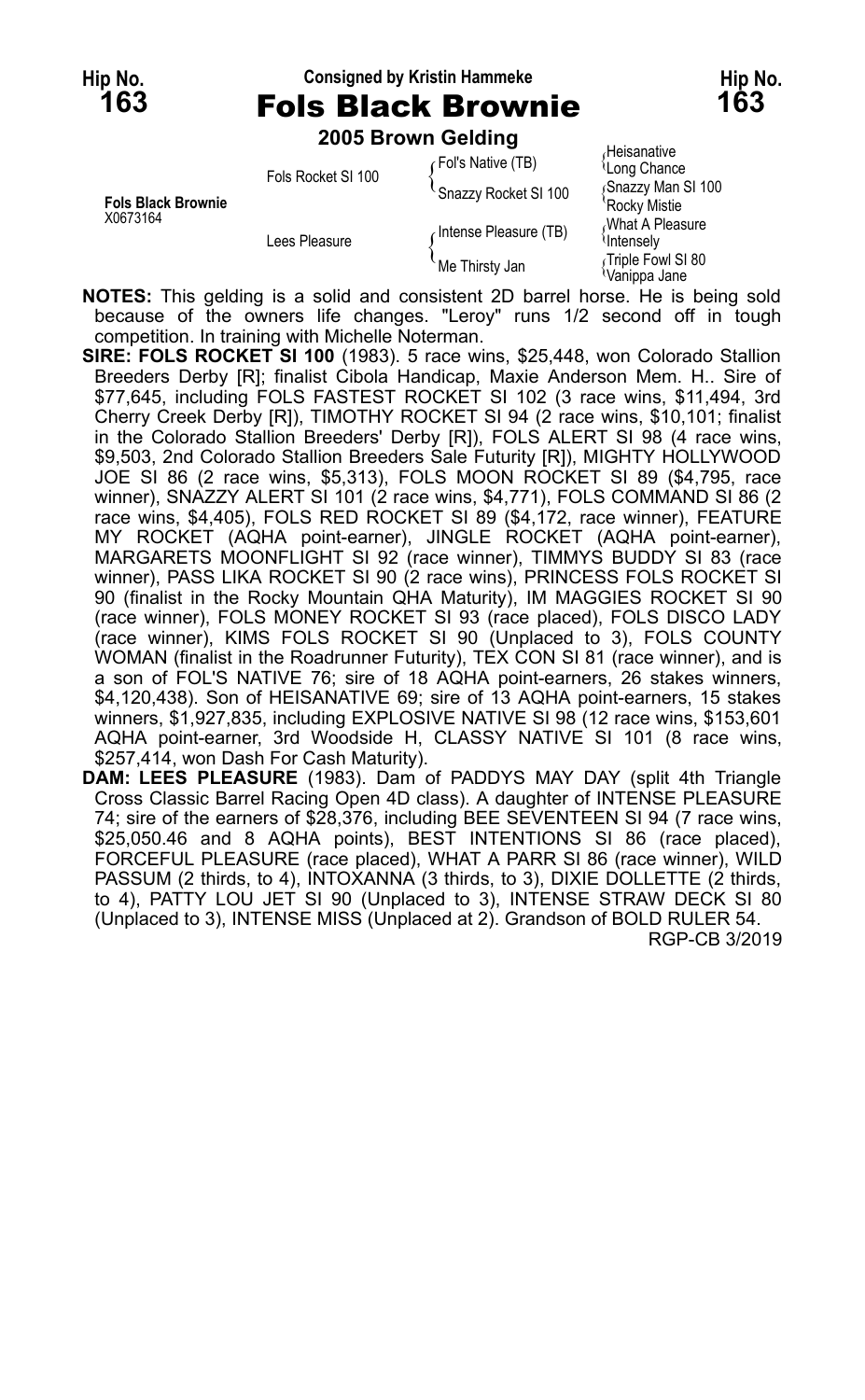#### **Hip No. Consigned by Kaily Richardson Hip No.**

**164** Tres Bold Secrets **164**

**2015 Bay Filly**

| <b>Tres Bold Secrets</b> | View Me Flying SI 101 | Tres Seis SI 97<br>Shes Gotta Secret | Sixarun SI 106<br><sup>1</sup> Our Third Delight SI 97<br>Merridoc SI 102<br>'Barbara's Secret (TB) |
|--------------------------|-----------------------|--------------------------------------|-----------------------------------------------------------------------------------------------------|
| 5687804                  | Lil Star Dasher       | <b>Bay Starlite</b>                  | Grays Starlight<br><sup>1</sup> Sugs Scarlet                                                        |
|                          |                       | Peponita Dasher                      | Some Dasher SI 111<br><sup>≀</sup> Ms Peponita Anne                                                 |

**NOTES:** Future Fortunes eligible. Currently eligible for Triple Crown 100 for a \$400 payment. After June 15, 2019, the payment increases to \$600. In training with Marcus Etheridge.

- **SIRE: VIEW ME FLYING SI 101** (2006). 4 race wins, \$67,949, 3rd Heritage Place Derby [G2]; finalist in the Remington Park Derby [G2]. Sire of \$13,341, including I LOST MY SIX DRIVE SI 88 (race placed, \$10,581), ALCOHOL YA LATER (race placed), VIEW THIS FLYIN (Unplaced at 2), CD PROUD FLYIN D KAS (Unplaced at 2), CANDIS FLYING MENACE (Unplaced to 3), FLYING PILOT (Unplaced at 2), SHÉISTOOLEGITTOQUIT (Unplaced at 2), PLAY IT SEIS (split 5th Chalee Gilliland Mem. Barrel Racing Jackpot Youth 3D class). Son of TRES SEIS SI 97, Champion Racing 2-Year-Old Colt, 6 race wins, \$856,901, won Golden State Futurity [G1], 2nd All American Futurity [G1], All American Derby [G1], A 2019 RGP Top 5 Leading Sire of Barrel Racing & Speed Events Money-Earners; an RGP Top 25 All-Time Sire of Speed Event Point-Earners & Barrel Racing Money-Earners. Sire of 83 RGP money-earners, \$1,416,230, 15 AQHA point-earners, 55 stakes winners, \$23,141,470, including OCHOA SI 109 (Champion Racing 2-Year-Old, 11 race wins, \$2,781,365, won All American Futurity [G1]), TRES PASSES SI 101 (6 race wins, \$1,504,928, won Los Alamitos Two Million Futurity [G1]), TRES FRIENDS SI 97 (3 race wins, \$932,674, won Texas Classic Futurity [G1]), WILD SIX SI 103 (7 race wins, \$601,632, won Rainbow Futurity [G1]), A TRES OF PAINT SI 98 (7 race wins, \$509,184, won Remington Park Oklahoma Bred Derby [RG3]), FINCHE SI 110 (8 race wins, \$321,717.50, won Sooner State S. [R][G1]), DASHIN CZAR (\$143,383: 3rd Diamonds N Dirt Barrel Futurity Slot Open), SUZYTRESSEIS (\$138,686: Calgary Stampede Rodeo Barrel Racing Showdown Open Reserve Champion).
- **DAM: LIL STAR DASHER** (2005). A daughter of BAY STARLITE; sire of 50 moneyearners, 32 AQHA point-earners, including COUNTIN ON STARLITE (\$3,146 and 38.5 AQHA points: AQHA World Amateur Team Penning Int. Exhibitor Reserve Champion), COUNTIN ON STARLITE (\$3,146 and 38.5 AQHA points: AQHA World Amateur Team Penning Int. Exhibitor Reserve Champion), SR KOOL STARLITE (\$27,379 and 92.5 AQHA points: split 7th Congress Open Reining Futurity, Superior Reining), BAYLITE BANDIT (\$11,177: NRHA \$25,000 Limited Non-Pro Futurity Champion), SR VALENTINE (42 AQHA points: AQHA West Level 1 Champ Ranch Riding Jackpot Rookie Amateur Reserve Champion), JUSTA LIL STARLITE (46.5 AQHA points: Open Perf. ROM, AQHA World Junior Heading qualifier), SHINING STARLITE (47 AQHA points: money-earner in the NRHA Open Futurity), LITE COMMANDER (\$4,821: Colorado RCHA Open Futurity Champion), ROCKIN STARLITE (\$3,942 and an AQHA point-earner: Utah Classic Reining Non-Pro Futurity Reserve Champion), IMA ROAN STARLITE (\$3,922: 5th Congress NRHA Int. Non-Pro), SR SMART STAR (9th ACHA World All-Age \$3,000 Novice), SR DOC O STARLITE (25 AQHA points: 4th North Central RCHA Open Futurity), EXPRESSO BY STARLITE (23.5 AQHA points: 7th NRHA European Affiliate Champ Limited Non-Pro), KING CODY STARLITE (8 AQHA points: 3rd Scottsdale Classic Reining Futurity Go Limited Open Champion), CUTTERS STARLITE TWO (7 AQHA points; NRHA money-earner, AQHA World Ranch Riding qualifier).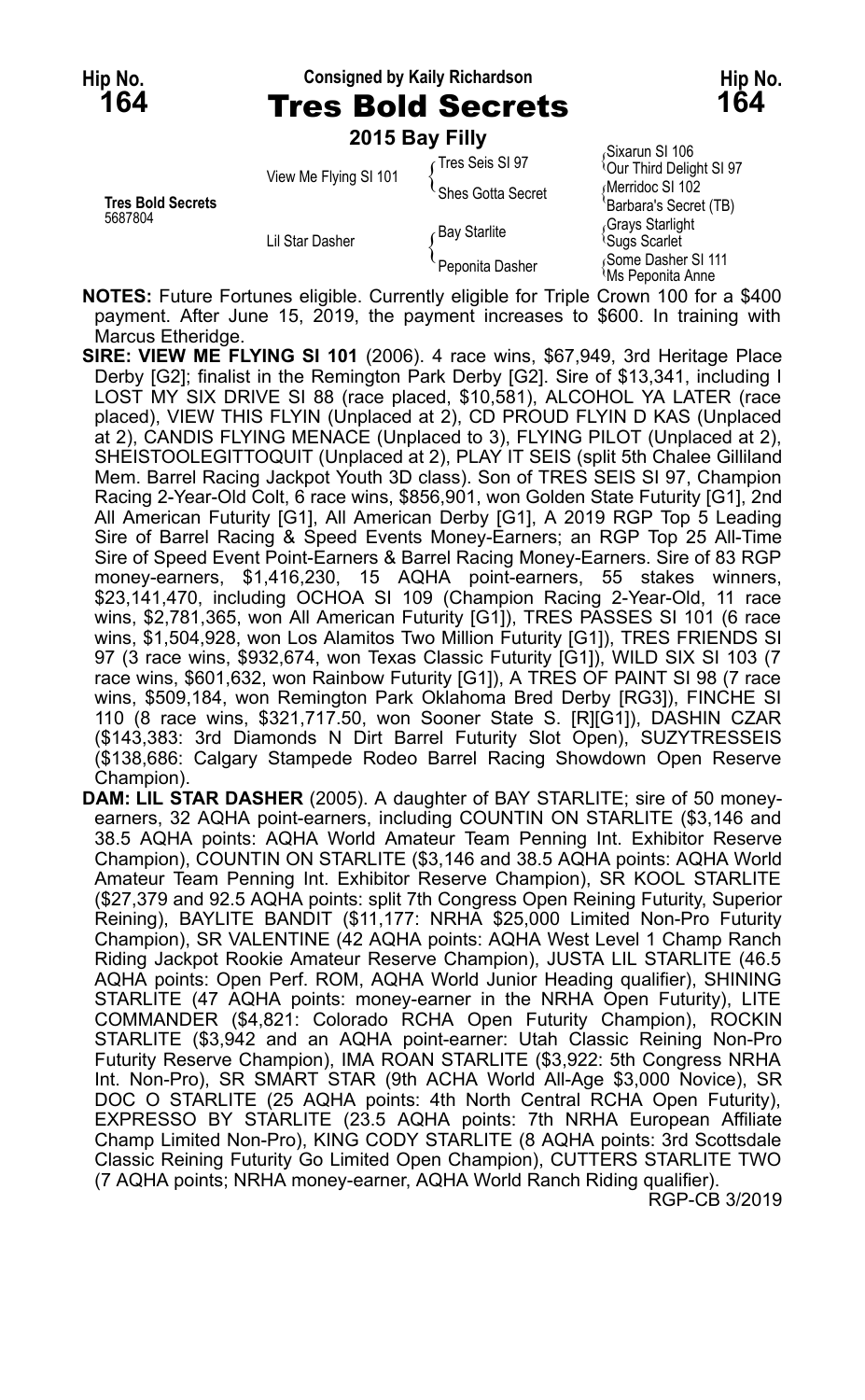**Hip No. Consigned by Dale & Tina Kolb Hip No.**

## **165** Two Streakin **165**

**2012 Sorrel Mare**

|                     | Streakin Six Cartel SI 105 | Corona Cartel SI 97      | α ινιιατιν ∟αδε οι τυσ<br><sup>1</sup> Corona Chick SI 113 |
|---------------------|----------------------------|--------------------------|------------------------------------------------------------|
|                     |                            | Streakin Six Love SI 101 | Streakin Six SI 104                                        |
| <b>Two Streakin</b> | Catagious                  |                          | 'Sign Of Love SI 100                                       |
| 5454321             |                            | Takin On The Cash SI 109 | Dash For Cash SI 114                                       |
|                     |                            |                          | <sup>1</sup> Take You On SI 96                             |
|                     |                            | The Cheetah SI 99        | Pure D Dash SI 121                                         |
|                     |                            |                          | <sup>1</sup> Long Gone Kitty SI 84                         |

Holland Ease SI 109 Streakin Six SI 104 Bash For Cash SI 114<br>Take You On SI 96

**RACE RECORD:** Unplaced to 4.

**NOTES:** Foal is eligible for Future Fortunes, Select Stallion Stakes and CSSI. **Sells BRED in 2019 to TECHNICOLOURS. Sells with colt at side born February 15, 2019 by TECHNICOLOURS.**

**SIRE: STREAKIN SIX CARTEL SI 105** (2006). 6 race wins, \$404,119, won Remington Park Futurity [G1], Speedhorse Gold & Silver Cup Derby [RG3]; finalist in the Heritage Place Futurity [G1]. Sire of 3 stakes winners, \$834,353, including BLACKS CARTEL SI 139 (3 race wins, \$101,744, won Cash Caravan S. [R]), MAX CARTEL SI 99 (3 race wins, \$66,494, won Hialeah El Nino Stakes), BOLD SIX LOVE SI 99 (7 race wins, \$61,895; finalist in the Sunshine State Derby [R]), EYE GO STREAKIN SI 97 (3 race wins, \$57,848, won Sunshine State Derby [R]), CARTELS JUSTICE SI 97 (3 race wins, \$46,006, 3rd QHRAi Derby), LUVME LUVMENOT LUVME SI 86 (\$32,996, race winner), FEARLESS CARTEL SI 92 (2 race wins, \$29,993), JIMMY BOYZ CARTEL SI 86 (3 race wins, \$26,155), STREAKIN IN THE CITY SI 99 (\$23,251, 2nd Mean Competitor Stakes), SHOES A STREAKIN DHD SI 86 (2 race wins, \$20,926), VAMOS CARTEL SI 88 (2 race wins, \$20,012), SNC WHISKEY TRIP SI 87 (2 race wins, \$19,544), STREAKIN DILLY SI 84 (2 race wins, \$18,910), SPRINGHILL CARTEL SI 91 (2 race wins, \$15,979), SHAKE A LITTLE SALT SI 94 (\$15,673, race winner), THRILLING FINISH SI 84 (2 race wins, \$15,548, 2nd North Dakota Horse Park Futurity), STRICTLY CARTEL SI 87 (\$14,350, race winner), TMF CASH CARTEL SI 96 (\$12,660, qualified Hialeah Futurity Stakes), SIX KARAT CARTEL SI 93 (2 race wins, \$11,058), STREAKIN ENOUGH SI 80 (\$11,031, race winner), and is a son of CORONA CARTEL SI 97, 6 race wins, \$557,142; sire of earners of \$60,376,567, including BLUES GIRL TOO SI 105 (World Champion Race Horse, 8 race wins, \$2,032,328, won Los Alamitos Two Million Futurity [G1]).

**DAM: CATAGIOUS** (2005). Dam of TWO STREAKIN (Above), CATS FORTUNES (Unplaced to 3). A daughter of TAKIN ON THE CASH SI 109, Champion Racing 2- Year-Old Colt; Champion Racing 3-Year-Old; Champion Racing 3-Year-Old Colt; Calif. High Point 3-Year-Old Racing Colt; AQHA Supreme Race Horse, 13 race wins, \$661,747, won Dash For Cash Futurity [G1], Kindergarten Futurity [G1], Golden State Derby [G1]; sire of 36 RGP money-earners, 17 AQHA point-earners, 63 stakes winners, \$14,954,486, including A DELIGHTFUL DASHER SI 102 (Champion Racing 2-Year-Old, 8 race wins, \$1,660,525, won All American Futurity [G1]), WAHINI CASH (\$127,317: 4th BFA World Barrel Derby), RAKIN IN THE CASH SI 102 (5 race wins, \$242,707, won Heritage Place Futurity [G1]), TAKIN ON SPOON MAN SI 109 (8 race wins, \$219,508, won Go Man Go H, [G1]), RAW APPEAL SI 107 (14 race wins, \$207,176, won Governor's Cup Marathon [G3]), NO SCRUBS SI 111 (18 race wins, \$179,460, won AQRA Turf Paradise Derby [G3]), SHAZOOM SI 102 (9 race wins, \$178,606, won Speedhorse Sprint Futurity [RG3]), JUST TAKE IT EASY SI 102 (12 race wins, \$147,891, won John Hoak Mem. Futurity [G3]), CASH AT THE LINE SI 125 (12 race wins, \$137,741, won California Breeders' 550 Sophomore S. [R], NWR), TAKIN THE FAST LANE SI 103 (8 race wins, \$134,884.50).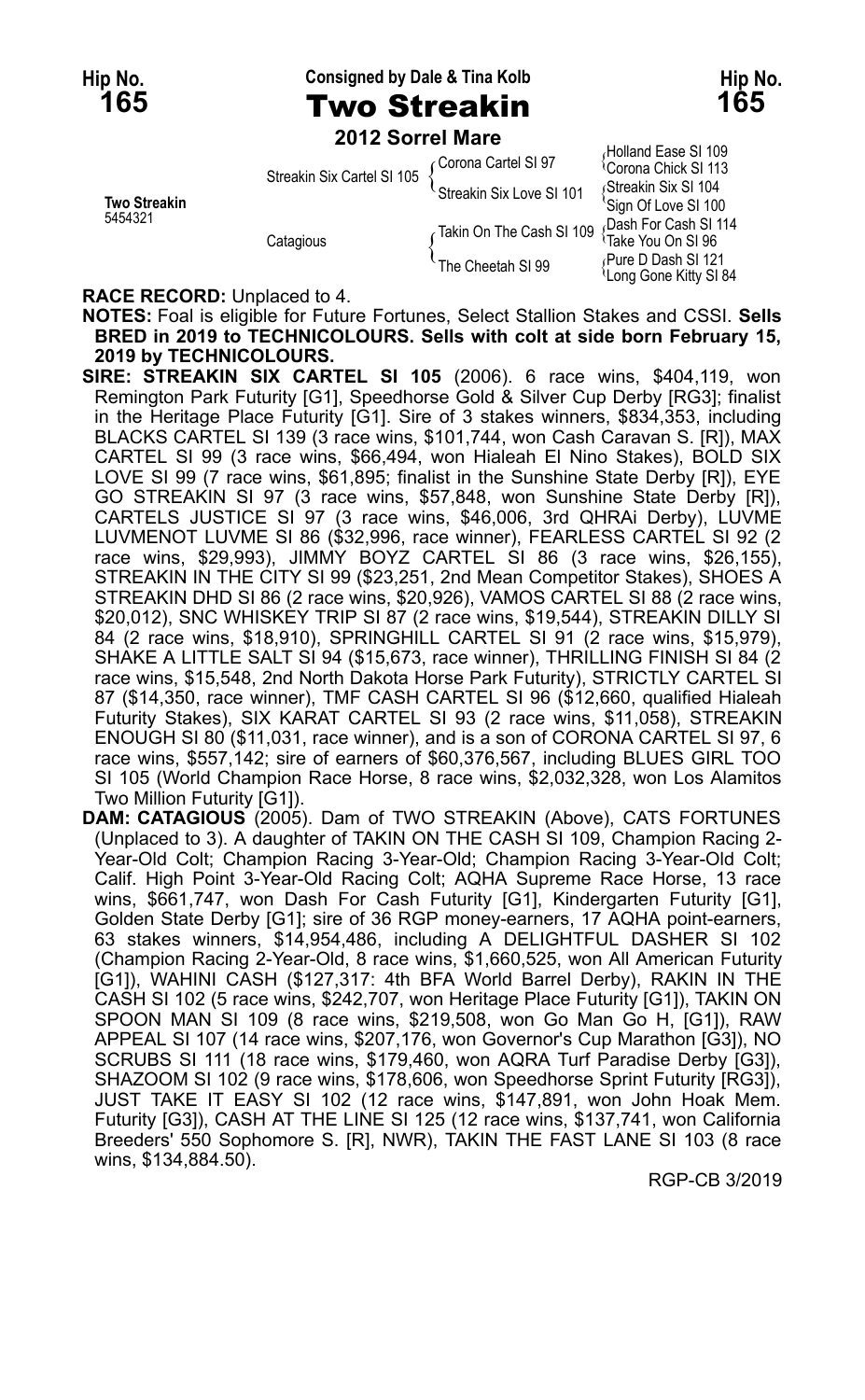### **Hip No. Consigned by Kristin Hammeke Hip No.**

**166** Hugos Famous Effort **166**

**2011 Sorrel Gelding**

|                            | <b>LUTT OUTER OCIUINE</b> |                      |                                                          |
|----------------------------|---------------------------|----------------------|----------------------------------------------------------|
|                            | <b>JB Proud N Famous</b>  | Dash Ta Fame SI 113  | First Down Dash SI 105<br><sup>1</sup> Sudden Fame SI 98 |
| <b>Hugos Famous Effort</b> |                           | UC Proud Buns SI 87  | Proudest Effort SI 105                                   |
| 5541407                    |                           | Hugo Streakin SI 105 | Lavender Silk SI 96<br>Streakin Six SI 104               |
|                            | You Go Lady               |                      | <sup>1</sup> Cash For Sis SI 104                         |
|                            |                           | Pork Princess        | Diamond Fred SI 86<br>≀Kavleen                           |

**NOTES:** "Amos" is a great cross of DASH TA FAME and STREAKING SIX. He was started by a reined cow horse trainer. He hasn't been used to his potential because of owners life changes. In training with Michelle Noterman.

**SIRE: JB PROUD N FAMOUS** (2003). Top 10 Parker Wood Mem. Barrel Racing Open 1D; 6th Glen Wood Mem. Barrel Racing Jackpot 18-40Adult 2D class. Sire of 33 money-earners, including RIPS FAMOUS FAME (\$62,722: Greg Olson Mem. Barrel Futurity Slot Open Reserve Champion), FAMOUS MS KITTY (\$26,225: 3rd Ardmore Open Barrel Futurity), FAMOUS JAYDA (\$12,390: Greg Olson Mem. Barrel Racing Open 1D winner), FAMOUS MEERKAT (\$10,466: PacWest 3-Drum Barrel Futurity Slot 5-Year-Old Open Reserve Champion), BABY JAMES FAME (\$6,225: 3rd Texas Extreme Barrel Racing Open Classic Futurity 1D), LJ REARVIEW TA FAME (\$4,310: Xtreme Barrel Racing Reno Nevada April Open 1D winner), WILDLY FAMOUS (\$3,535: Dash for Dollars Barrel Racing Open 3D winner), FAMOUS WILDCAT (\$3,421: 4th Xtreme Barrel Racing Fort Mohave Arizona February Open 1D), SON MAKE ME FAMOUS (AQHA point-earner: 4th NBHA Southern States Triple Crown Barrel Racing Future Fortune Open 2D), WILD ABOUT FAME (money-earner Ardmore Open Barrel Futurity), FAMOUS LITTLE PISTOL (P) (ANHA Barrel Racing Shoot-Out Average Open 4D Reserve Champion), FAMOUS BUCKSHOTJONES (All-In Barrel Racing Round 1 Day 1 Open 2D Reserve Champion), FAMOUSFIREWATERFOX (Xtreme Barrel Racing Salina Utah June Open 2D class winner).

**DAM: YOU GO LADY** (1998). Unplaced at 2. Dam of YOU GO BE FAMOUS (money-earner Dash N Dance Open Barrel Futurity 2D). A daughter of HUGO STREAKIN SI 105, 12 race wins, \$47,217, 3rd Cypress Handicap, Town Policy Handicap - 1st Div [R2]; finalist Ed Burke Mem. Futurity [G1]; sire of 5 stakes winners, \$714,600, including SASSIE SINNER SI 101 (5 race wins, \$90,090, won Silver Dollar Futurity [R][G1]), RGR HUGO GRAY SI 120 (8 race wins, \$61,085, won Hasta La Vista Stakes, NTR), DEE STREAKIN BEE SI 98 (7 race wins, \$50,244.50, 2nd Paul B Ford Mem. H, RGR DOWN N DIRTY SI 110 (6 race wins, \$34,127, West/Southwest High Point Aged Racing Mare; finalist in the El Moro De Cumpas Stakes), HUGO RIPPLE SI 84 (3 race wins, \$19,958), NOTORIOUS GUNSLINGER SI 104 (5 race wins, \$44,886, won Intermountain Futurity), HUGO GOLD SI 104 (7 race wins, \$34,910, won Utah Classic Derby [RG3]), HUGO RULES SI 94 (4 race wins, \$22,020, 2nd Beehive Futurity [R]), BOMBAY SAPPHIRE SI 105 (6 race wins, \$20,573, 3rd Silver Dollar Derby [RG3]), STREAKIN GO SI 95 (2 race wins, \$20,400; finalist in the Silver Dollar Futurity [R] [G1]), RAIN LAKE (\$8,640: Blackhawk Barrel Futurity Champion), VF STREAKIN FO MONEY (8.5 AQHA points: top 10 Congress Senior Barrel Racing), TACHYON HUGO (\$1,013 barrel racing), RGR HURRICANE HUGO (8th West Coast Barrel Racing Assoc. Finals Open 1D), RGR FAXIS (Parker Wood Mem. Barrel Racing Open 4D class winner), RGR DASHING HUGO (finalist in the Speedhorse Gold Cup Barrel Racing Open Derby), HUGOS CASH (6th Utah Barrel Racing Assoc. Barrel Futurity), FREAKNSTREAKNANGEL (money-earner in the BBR World Barrel Racing Open 3D), VF LIVE N STREAKIN (barrel racing money-earner).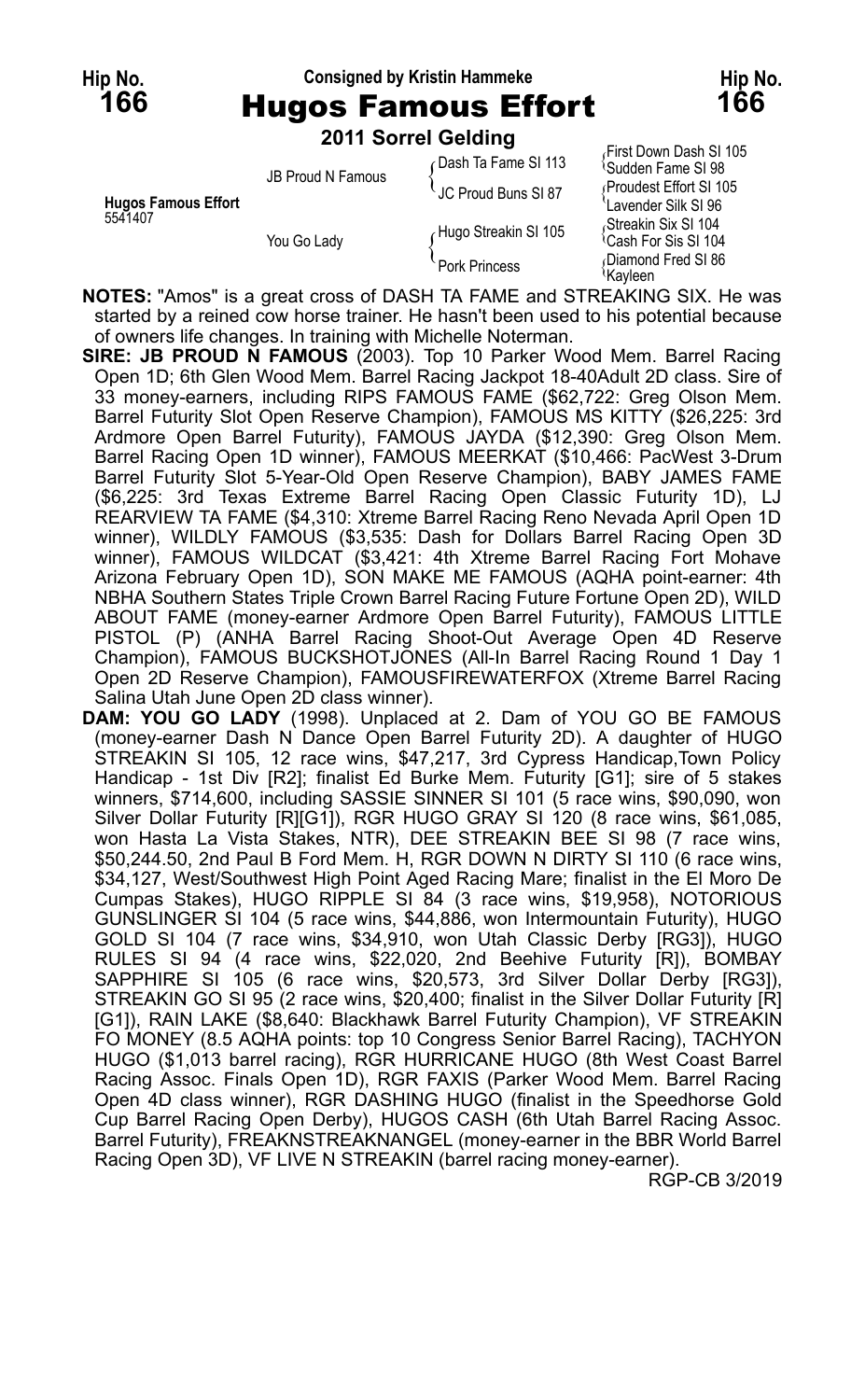**Hip No. Consigned by Dave & Stacy Sehl Hip No.**

**May 19, 2018 Buckskin Filly**

|           |                  | Frenchmans Guy      | Sun Frost<br><sup>1</sup> Frenchman's Lady         |
|-----------|------------------|---------------------|----------------------------------------------------|
| Sak Em Ez | Sak Em Frenchman | Stans Sorrel Bar    | Stans Sandoc<br>Golden Doc Bar 84                  |
| 5887311   | Ez Luvin         | Quatro Pep          | Pcr Peppys Oak<br><sup>1</sup> Twist Of Smoke Bars |
|           |                  | Reeds Cimarron Star | Run Easy Joe Two<br>'Skoshi Jet                    |

**NOTES:** This super cute buckskin filly has the best mind set you could ask for. She is great to be around and easy to handle. This filly has a lot of speed but knows how to move smoothly and softly. She is naturally low headed and stays up under herself. Up to date on shots and worming. Here's one that would make a great barrel horses but with her talent she'd also make a jam up break away horse. Should finish out at 15 hands.

- **SIRE: SAK EM FRENCHMAN** (2005). Sire of FRENCHMANS CHICA (3rd Fizz Bomb Classic Barrel Racing Open 3D), SAK IT TO EM OSCAR (money-earner JJ Open Classic Barrel Futurity 2D). Son of FRENCHMANS GUY, barrel racing money-earner. The RGP #2 All-Time Leading Sire of Speed Event Point-Earners & Barrel Racing Money-Earners; an AQHA Top 25 All-Time Sire of Barrel Racing Point-Earners. Sire of 861 RGP money-earners, \$9,087,384, and earners of 2,138 AQHA points and \$5,326, including GUYS FRENCH JET (\$270,377: WPRA NFR Barrel Racing Average Reserve Champion), GUYS SIX PACK TO GO (\$238,898: California Salinas Rodeo Barrel Champion), BRING IT ON GUYS (\$210,254: 3rd Old Fort Days Open Barrel Futurity), FRENCHMANS PERKS (\$204,095: 5th Lance Graves Pro Classic Barrel Racing Slot Open), SKY HIGH GUY (\$202,794: 5th Canadian National Finals Rodeo Barrel Racing), FRENCHMANS FUTURE (\$188,777: Lance Graves Pro Classic Barrel Racing Slot Open Reserve Champion), EASY FRENCH ALIBI (\$188,753: finalist in the BBR World Barrel Racing Open 1D), SX FRENCHMANS VANILA (\$164,221: Old Fort Days Barrel Racing Derby Champion), MORNING TRAFFIC (\$159,410: All American Rodeo Finals Barrel Champion), FRENCH FIRST WATCH (\$135,691: Reno Rodeo Barrel Champion), IMA SUPER FLY GUY (\$130,722: Diamonds N Dirt Open Barrel Futurity Champion), IMA GUY OF HONOR (\$129,084: 3rd Canadian National Finals Rodeo Barrel Racing).
- **DAM: EZ LUVIN** (2012). A daughter of QUATRO PEP. Son of PCR PEPPYS OAK, \$41,862: Gold Coast Open Cutting Futurity Reserve Champion; 3rd El Cid Open Cutting Futurity; Red Bluff Winter Cutting 4-Year-Old Open Derby Champion; semifinalist in the NCHA Open Super Stakes; finalist in the PCCHA Open Derby. Sire of 13 money-earners, including PCR PEPPY CAN DO (\$3,703 and 33 AQHA points: AQHA Select World Ranch Sorting Reserve Champion twice), PCR PEPPY DE REY (\$29,571: finalist in the PCCHA Open Futurity), PCR UNOS PEPPY (D) (\$16,264: split 5th PCCHA Futurity 3-Year-Old Open Gelding Stakes), PCR CANCANDOS PEPPY (\$10,996: finalist Idaho CHA Open Futurity), PCR PEPPYS UNO (\$9,006: split 5th Wine Country Open Futurity), PEPPYS BLUES CLUES (\$8,246 and 141.5 AQHA points: 3rd AQHA World Junior Heeling, Superior Heading), EL NINO DE PEPPY (\$4,136: 8th PCCHA Futurity Gelding Stakes Non-Pro), PEPPYS GOT FRECKLES (21.5 AQHA points: 4th Idaho RCHA Futurity Novice Non-Pro Rider), PEPPYS OAK BAR CD (11.5 AQHA points: Open Perf. ROM, AQHA World Junior Working Cow Horse qualifier), PCR PEPPYS PLAYGIRL (AQHA point-earner: 5th NRCHA Stallion Stakes Limited Open), PCR BOON BAR PEPPY (AQHA point-earner, AQHA World Amateur Breakaway Roping qualifier), PCR LIL PEPPY (D) (finalist Wine Country Open Futurity), PEPPYS OAK FRECKLES (NCHA money-earner).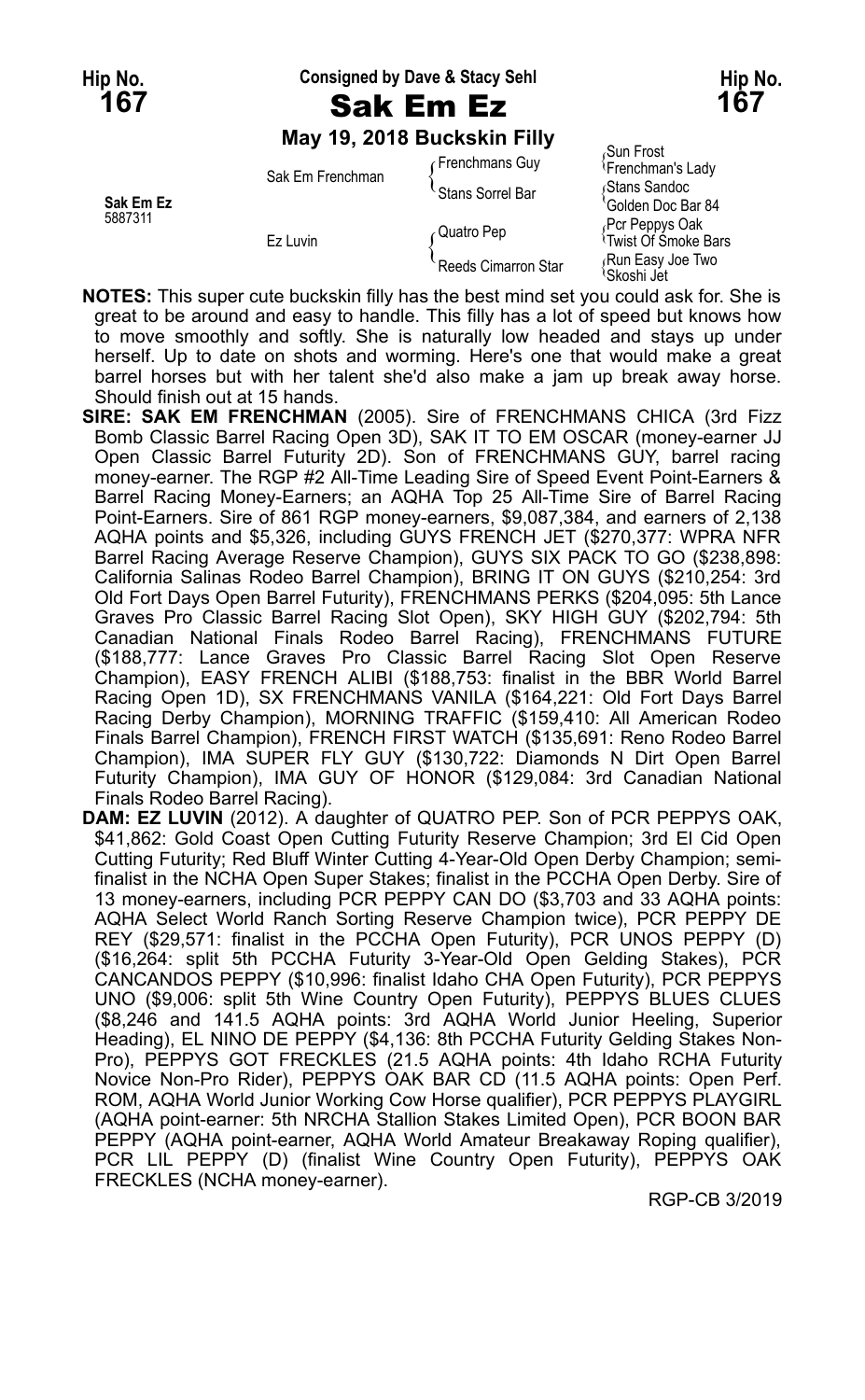### **Hip No. Consigned by Sheri Babson Hip No.**

**168** Copa Cabana Flit **168 2011 Bay Gelding**

| 2011 Bay Gelding |  |  |
|------------------|--|--|
|                  |  |  |

|                  |                         | LUIT DUY OGNING        |                                                          |
|------------------|-------------------------|------------------------|----------------------------------------------------------|
|                  | Rios First Flit Bar     | Rios First Prize SI 98 | Bug Off Rio SI 81<br><sup>1</sup> First Prize Rose SI 98 |
| Copa Cabana Flit |                         | Anna Lee Flit          | ≀Flit Bar<br>'Pudden Hancock                             |
| X0697635         | <b>Bugs Sure Native</b> | Gonic Bug              | Bugs Alive In 75 SI 94<br><sup>≀</sup> Some Ruthie       |
|                  |                         | Running Quarterhorse   | (Mighty Strong (TB)<br><sup>l</sup> Seco Jilleena        |

**NOTES:** "Pepper" is a Lance Graves horse that was purchased from a lady in Oklahoma as a finished barrel horse. For the last 3 years, he has been trail ridden and in the pasture, since my daughter started her career and has not had time to race. He needs a job and a good home.

**SIRE: RIOS FIRST FLIT BAR** (1996). \$6,720 and 14.5 AQHA points: 2oth Old Fort Days Barrel Futurity; 9th AQHA World Junior Barrel Racing; finalist Ardmore Fall Barrel Futurity. Sire of 15 money-earners, including NELLIES SUGAR RIO (\$12,913 and 39.5 AQHA points: AQHYA World Barrel Racing Int. Exhibitor Reserve Champion), NELLIES SUGAR RIO (\$12,913 and 39.5 AQHA points: AQHYA World Barrel Racing Int. Exhibitor Reserve Champion), RIOS BAR FIGHT (8.5 AQHA points: BFA World Barrel Racing Amateur Futurity Reserve Champion), RIO STASHES THE CASH (30.5 AQHA points: Oilcan Roping Classic Judge 1 Heading Amateur Winner), WOMAN AT THE BAR (\$4,037: 3rd 5-State Breeders Barrel Racing Future Fortune Open 2D), RIOS PICKANICK (\$10,222 and 326 AQHA points: AQHA Reserve High Point Senior Barrel Racing Champion; Superior Barrel Racing), FAST JET TO RIO (6 AQHA points: 5th Congress Barrel Racing Select Amateur), RIOS FIRST CHICK (AQHA point-earner: 5th Barrel Racing Bash Carthage Missouri May Future Fortune Open 3D), EASILY CADILLACN RIO (\$1,219 barrel racing), A RIO BAD BOY (8th Run For The Bonus Barrel Racing World Finals Open 4D), MOONLIGHT IN RIO (7th West Coast Barrel Racing Assoc. Finals Open 3D), DOTTIE DO RITE (4th Ardmore Barrel Racing Bash 4D GO4), LOW RISE LEVIS (finalist in the BFA World Barrel Racing Juv. 2D), FLITTIN TO HOLLYWOOD (top 10 NBHA Shamrock Showdown Barrel Racing Open 4D class).

**DAM: BUGS SURE NATIVE** (1990). Dam of BEER BUZZ (AQHA point-earner). A daughter of SONIC BUG; sire of PRINCESS BUGS (Unplaced to 4), HEARTS LADYBUG (Unplaced at 2), MY AWESOME BUG (Unplaced at 2), BUGS SKIPITY SKOOT (Unplaced at 2), SMOKIN SONIA (Unplaced to 4), BUGS HEARTTHROB (5th Texas NBHA State Finals Barrel Racing Open 4D), TICKLE MY FANCY BUG (FQHR Roundup & Review Produce of Dam Open Reserve Champion). Son of BUGS ALIVE IN 75 SI 94, Champion Racing Stallion; Champion Racing 2-Year-Old Colt, 13 race wins, \$550,969, won All American Futurity, West Texas Futurity, Sunland Park Fall Futurity; sire of earners of 1,238 AQHA points; 39 stakes winners, \$6,490,053, including GO FOR BUGS SI 101 (5 race wins, \$392,112, 2nd All American Futurity), BAD BAD BUG SI 95 (11 race wins, \$283,307, 2nd Blue Ribbon Classic), COOL APPROACH (168 AQHA points: AQHA World Champion Junior Barrel Racing Horse, Superior Barrel Racing), CLEVER BUG SI 103 (7 race wins, \$292,030, won Kansas Futurity), COPPER BUGS SI 109 (10 race wins, \$204,067, won Canterbury Champ, NTR), BLUSHING BUG SI 108 (13 race wins, \$185,573, won Champion Prep S. SOMETHIN BUGGY SI 98 (12 race wins, \$179,931, won Kansas Bred Derby), LUCKY KING PIN SI 102 (4 race wins, \$147,808, won Southwest H, BUGS ROYAL SI 90 (3 race wins, \$127,845, won La Primera Del Ano Derby), EL REY BURNER SI 98 (9 race wins, \$124,888, won Kaweah Bar H, BUGS BYTE SI 104 (5 race wins, \$124,887, won Heritage Place Derby [RG2]), BOODLE BIT (378.5 AQHA points: AQHA High Point Barrel Racing Champion; Superior Barrel Racing).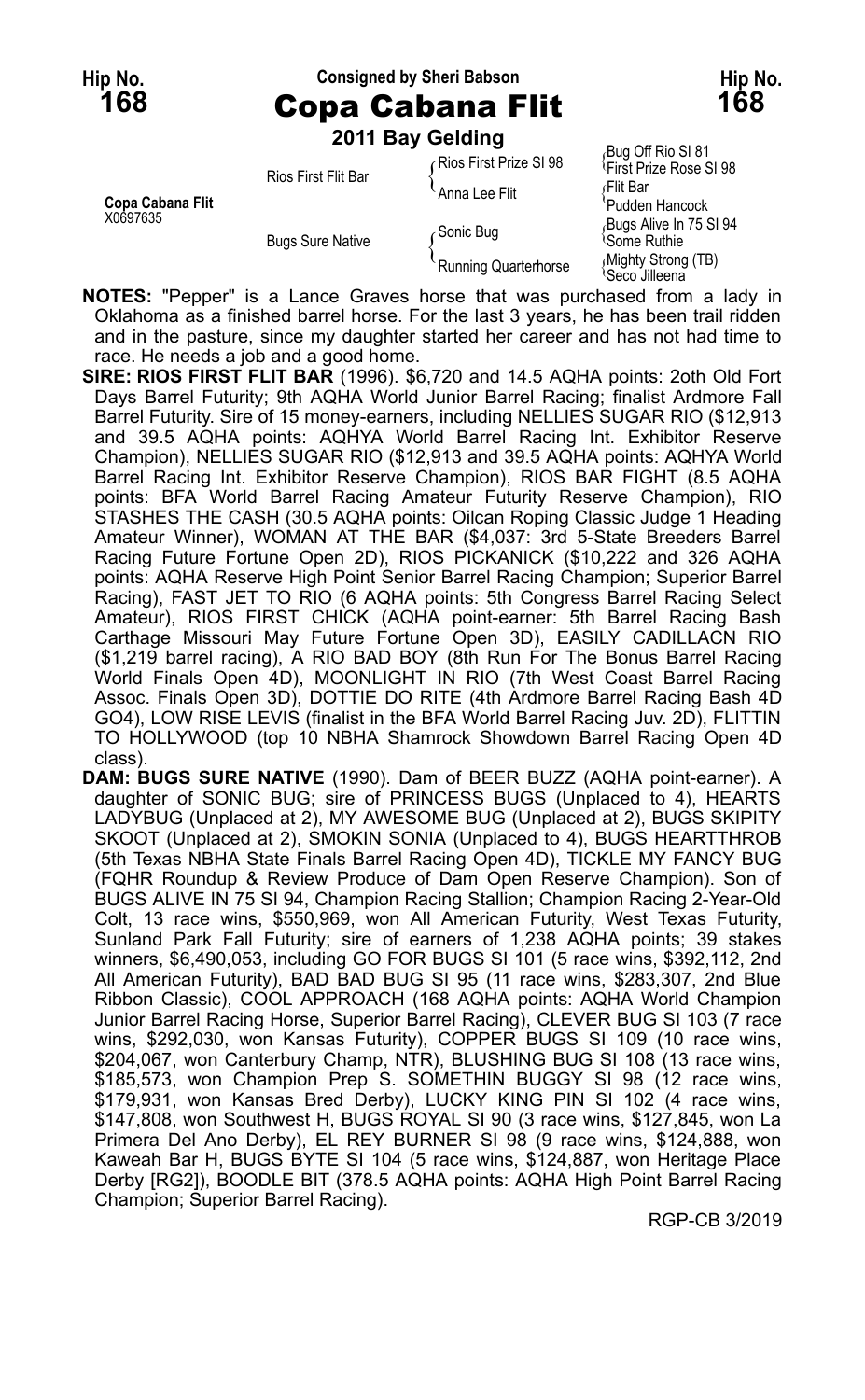**Hip No. Consigned by Kellie Bretthauer Hip No.**

## **169** Landocotton **169**

**2013 Buckskin Gelding**

|                        | Stepin N Tall Cotton SI 89 |                                          | (Raise Your Glass (TB)<br>Image Of Greatness SI 98<br><sup>1</sup> Tall Cotton SI 90<br>Peggys First Chance SI 111 The Third One SI 99  |
|------------------------|----------------------------|------------------------------------------|-----------------------------------------------------------------------------------------------------------------------------------------|
| Landocotton<br>5582797 | Landry SI 94               | Leaving Memories SI 111<br>Sixizit SI 85 | 'Northern Pro (TB)<br>First Down Dash SI 105<br><sup>≀</sup> Sweet Blush SI 96<br>Six Fortunes SI 107<br><b>Uets Pac Of Money SI 89</b> |

#### **RACE RECORD:** 2 thirds, to 5.

**NOTES:** This is a big, pretty, correct, 16 hand, buckskin gelding that is off the track. He has a speed index of 77, and earnings of \$2,645. His last race was November, 2018. "Landon" has had recent clean x-rays and has not had soundness or health issues. He will make a great barrel prospect or take him back to the track and make him your winner. By sale time, "Landon" will have had 90 days of training under saddle with Bobbie Lewis and will be lightly started on the barrel pattern.

- **SIRE: STEPIN N TALL COTTON SI 89** (1999). Race winner, \$3,836. Sire of \$58,108, including COTTON CLANCE SI 85 (race placed, \$19,892), COTTON VERLETTA SI 84 (\$17,474, race winner), COTTON AMRALENE SI 87 (\$11,818, race winner), COTTON TARALENA (race placed, \$4,122), LANDOCOTTON (Above), COTTON KWICK (Unplaced to 4), COTTON BREEZY SI 85 (Unplaced to 4), KWICK STEPIN COTTON (Unplaced to 3), COTTON COLT (Unplaced to 4), COTTON MCCALL (Unplaced at 2). Son of IMAGE OF GREATNESS SI 98; race winner, \$6,683, 3rd Brad Len Stakes; finalist QHBC Sunbelt Derby [R]; sire of 3 stakes winners, \$35,390,000, including OPTIMIZER SI 101 (9 race wins, \$133,353, won Oklahoma Derby [G2]), SKIPPING TO GREATNES SI 101 (6 race wins, \$25,902, 2nd Aberdeen Futurity), MARKED FOR GREATNESS SI 96 (2 race wins, \$14,008), IMAGE OF MASTER SI 93 (\$13,402, race winner), IMAGE OF PARR SI 97 (2 race wins, \$12,761), GREAT CASH SI 97 (3 race wins, \$11,011), IMAGE COUNT SI 97 (6 race wins, \$31,838, won Hopes And Dreams Derby [RG3]), DE ELEGANT DUDE SI 104 (13 race wins, \$22,928, won All Canadian Derby Of Alberta), OKLAHOMA FURY SI 88 (\$9,892, race winner), VISIONOFGREATNESS SI 91 (\$8,180, race winner), OPTIMIZER SI 101 (9 race wins, \$133,353, won Oklahoma Derby [G2]), IMAGE COUNT SI 97 (6 race wins, \$31,838, won Hopes And Dreams Derby [RG3]).
- **DAM: LANDRY SI 94** (2002). 5 race wins, \$19,988; finalist TQHA Sires' Cup S. [R], Colors Of The Wind Handicap, Colors Of The Wind H., Dam of CHICKADOODLE DEE SI 92 (3 race wins, \$32,386), LAMAR SI 94 (2 race wins, \$14,721), LANCELLA SI 94 (2 race wins, \$14,229), LANDOCOTTON (Above), DOWN SOME CROWN (Unplaced at 2), BETWEENMEANDYOU (Unplaced to 4). A daughter of LEAVING MEMORIES SI 111, 3 race wins, \$112,121, 3rd QHBC Sophomore Classic [G2],Hqhra Inaugural H, [G3]; finalist Sophomore Handicap [G2]; sire of 61 RGP money-earners, 19 AQHA point-earners, 4 \$793,565,200, including KATHYS STAR QUEST SI 113 (11 race wins, \$416,542, won Manor Downs Futurity [G2]), MEMORIES TO CHERISH (\$20,349 and 100 AQHA points: AQHYA World Champion Barrel Racing Horse, Superior Barrel Racing), CAUTIOUS MEMORIES SI 95 (2 race wins, \$259,881, won Rainbow Futurity [G1]), THIS CANDYS RED HOT SI 99 (8 race wins, \$251,502, won Speedhorse Gold & Silver Cup Futurity [R] [G1]), PACK OF MEMORIES SI 107 (10 race wins, \$206,002, won Kansas Futurity [G1], ETR), COASTAL MEMORIES SI 98 (5 race wins, \$201,577, won Heritage Place Futurity [G1]), ANDTHEBEATGOESON SI 109 (4 race wins, \$178,967, won Rainbow Futurity Juv. S. [RG3]), CSR MAJOR MEMORIES SI 109 (12 race wins, \$149,143, won Mexico Champ Challenge [G3] twice), OH WHAT A MEMORY SI 108 (26 race wins, \$137,981, won Idaho Cup Maturity [R]).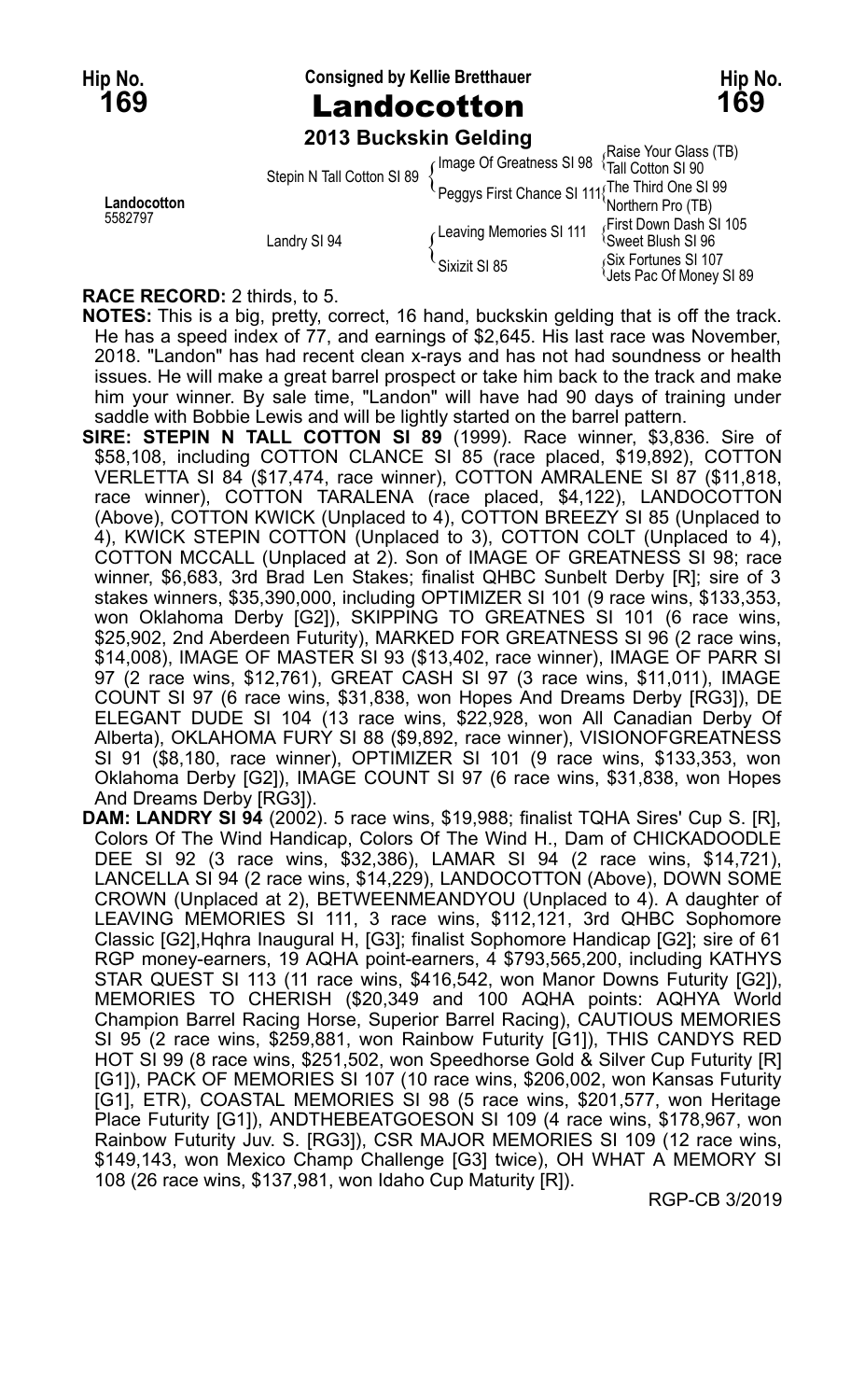# **Hip No. Consigned by Dale & Tina Kolb Hip No. 170** Red Hot Tamale (TB) **170**

**2010 Chestnut Mare**

| <b>Red Hot Tamale (TB)</b> | Majestic Warrior (TB) | $($ Ap Indy<br>Dream Supreme | Seattle Slew<br>Weekend Surprise<br>Seeking The Gold<br>'Spinning Round |
|----------------------------|-----------------------|------------------------------|-------------------------------------------------------------------------|
| 1022806                    | Mapenga (TB)          | El Prado                     | Sadlers Wells<br><sup>l</sup> Lady Capulet                              |
|                            |                       | African Music                | Stop The Music<br>Dark Reality                                          |

**RACE RECORD:** At 2, once 3rd; at 3, two wins, twice 3rd; at 4, once 3rd. EARNED \$13,006.

**PRODUCE RECORD:** Dam of one thoroughbred foal, a 2-year-old.

**NOTES:** Foal is eligible for Future Fortunes, Select Stallion Stakes and CSSI. **Sells BRED in 2019 to TECHNICOLOURS. Sells with Filly at side born February 21, 2019 by TECHNICOLOURS.**

- **SIRE: MAJESTIC WARRIOR** (2005). Stakes winner of \$239,229, Hopeful S. [G1]. Sire of 25 stakes winners, 470 winners, earners of \$40,454,234, including TOTO TERRY (champion in Peru, Clasico Carlos II Watson y Eduardo F. G. Watson, etc.), SUPRISE FORCE (champion in Dominican Republic), BEST WARRIOR (\$4,452,358, Procyon S. [G3] twice), PRINCESS OF SYLMAR (\$2,017,220, TVG Coaching Club American Oaks [G1]), LONE SAILOR (to 3, 2018, \$974,737, Oklahoma Derby [G3]). Sire of the dams of winners.
- DAM: MAPENGA (2002).Dam of 9 thoroughbred foals, 6 to race, 5 winners, including PURE BLISS (6 wins to 7, 2019, \$118,780), E. Z. IRISH (winner to 3, \$41,313), STORM GREY (2 wins to 4, \$10,733 USA in South Africa), HAY ZEUS (2 wins to 3, 2018, \$3,653 USA in Mexico). Half sister to PLEASANT MUSIC (6 wins, \$255,325, Noble Royalty H, [L]; dam of GALVAN, \$230,587), BLOW OUT (2 wins, \$106,064, 2nd Rebel S. [G3], Turfway Prevue S. [L]), AFRICAN COLONY (winner, \$39,050, 3rd Hoist The Flag S. [G3]), Swahili Song (winner to 3, \$31,860; dam of GOGGLES MCCOY (\$227,397), AMELIA'S SONG (winner, \$27,960; dam of TEXAS DEPUTY, 2 wins, \$72,508 [G3]), STRAIGHT PATH (3 wins, \$82,520; set NCR), MIGHTY FINE MUSIC (2 wins, \$66,880; dam of BIG SHOT SYD, 3 wins, \$118,680; TAI PAN'S QUARTET, 5 wins, \$112,660), I'vegothemusicinme (2 wins, \$49,740; dam of HENSLEY, \$265,622). Out of AFRICAN MUSIC (2 wins, \$15,865, 2nd Dover S.).